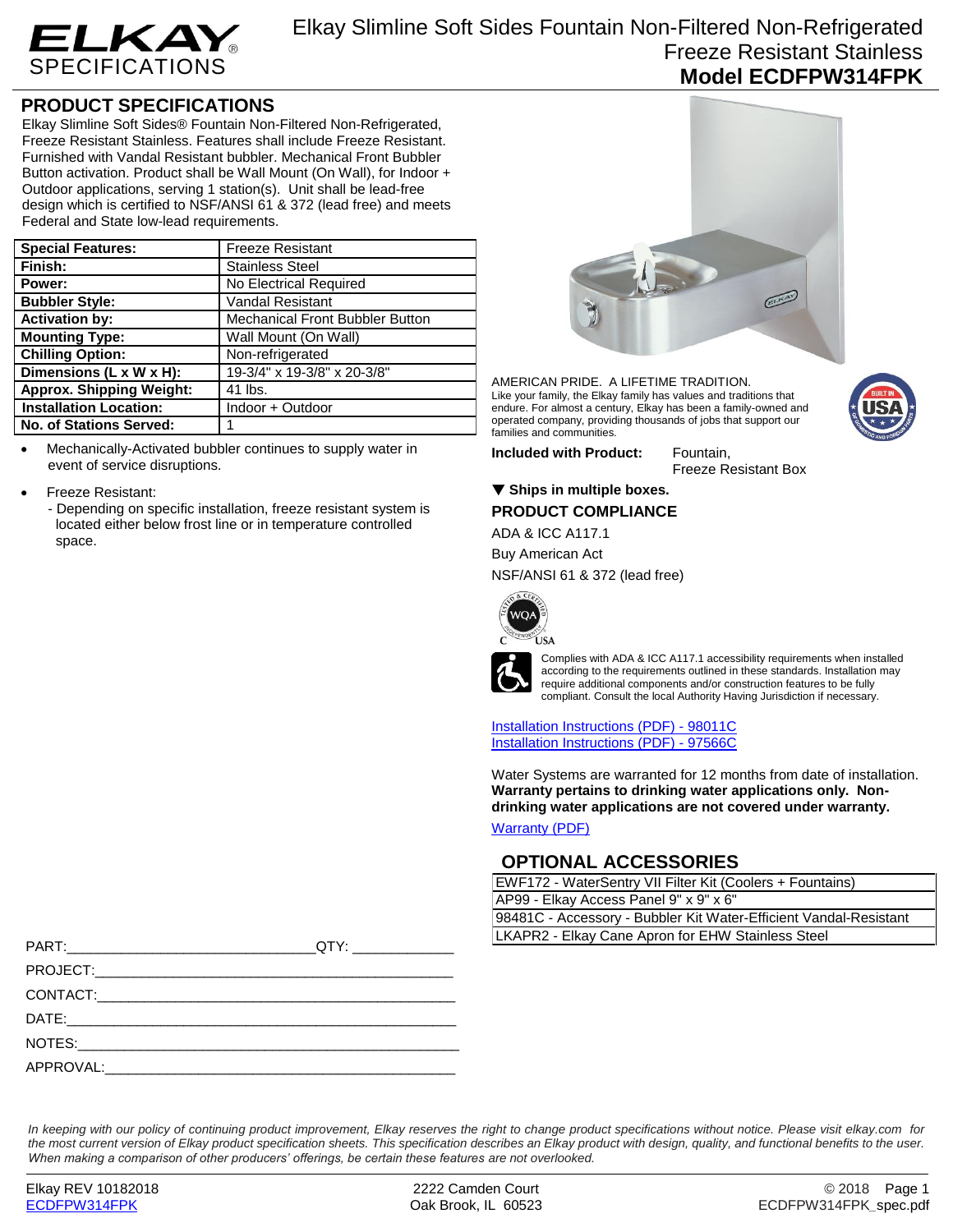

# Elkay Slimline Soft Sides Fountain Non-Filtered Non-Refrigerated Freeze Resistant Stainless **Model ECDFPW314FPK**

### **INSTALLER NOTE**

This drinking fountain is furnished with a bubbler and valve including all connecting fittings which are manufactured of completely lead free material. Shut off valve (not furnished) to accept 3/8" O.D. unplated copper tube.

**WARNING:** The freeze-resistant box must be installed on an interior heated wall where the temperature does not drop below 50°F (10°). The dront of the box must have unobstructed air flow. Failure to maintain the interior wall temperature and the inside of the freeze-resistant box above  $50^{\circ}F(10^{\circ})$  can result in damage to the box which could result in unrestricted water flow.



*In keeping with our policy of continuing product improvement, Elkay reserves the right to change product specifications without notice. Please visit elkay.com for the most current version of Elkay product specification sheets. This specification describes an Elkay product with design, quality, and functional benefits to the user. When making a comparison of other producers' offerings, be certain these features are not overlooked.*